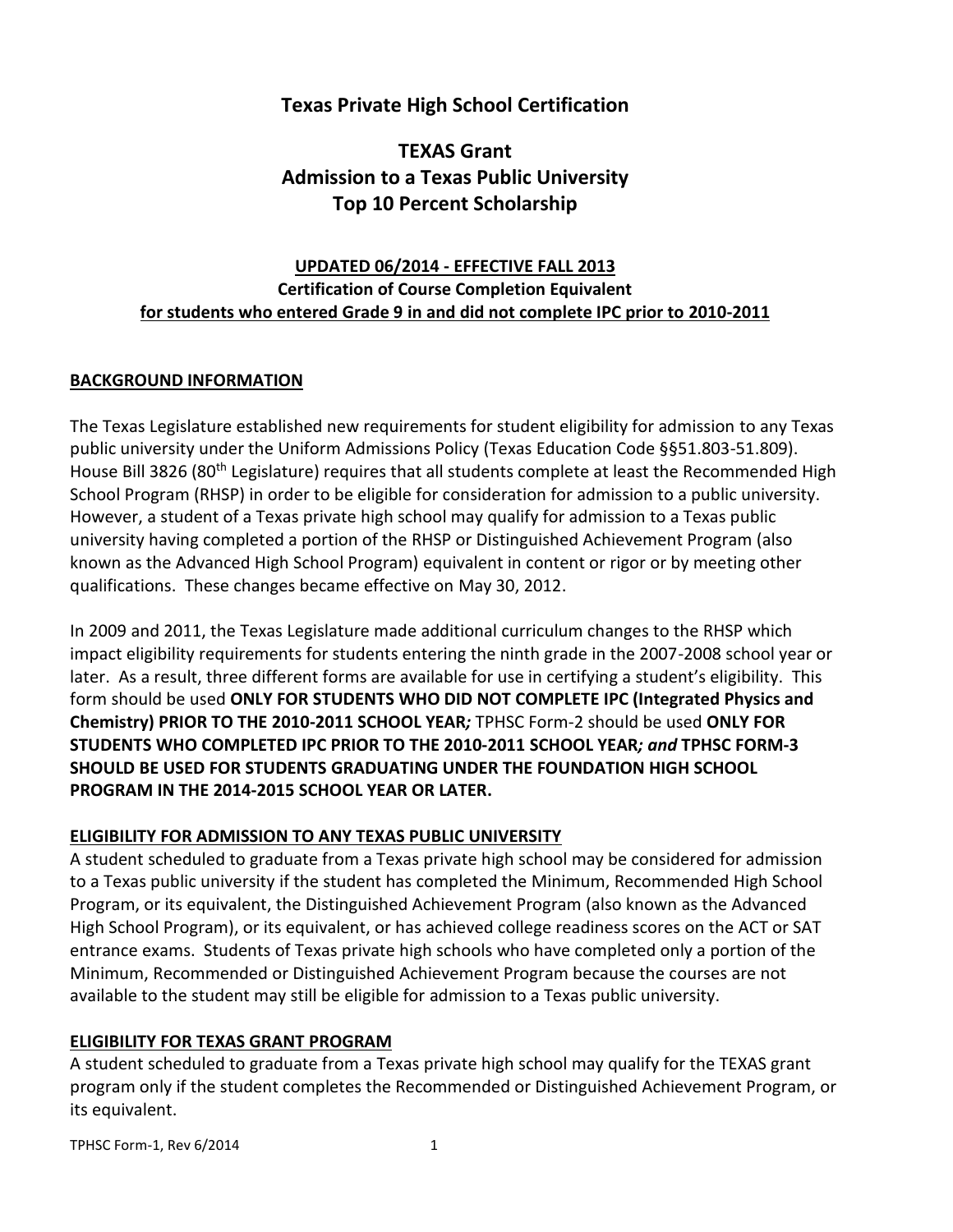## **ELIGIBILITY FOR THE TOP 10 PERCENT SCHOLARSHIP PROGRAM**

A student scheduled to graduate from a Texas private high school may be considered for a Top 10 Percent Scholarship if the student has completed the Recommended High School Program, or its equivalent, the Distinguished Achievement Program (also known as the Advanced High School Program), or its equivalent. Students of Texas private high schools who have completed only a portion of the Recommended or Distinguished Achievement Program because the courses are not available to the student may still be eligible for the Top 10 Percent Scholarship.

## **COMPLETION AND SUBMISSION INSTRUCTIONS FOR TPHSC FORM-1**

The table on page 3-4 is for informational purposes only. Private high schools must submit the appropriate certification statement to the Texas public university admissions office and/or the financial aid office. Please note that final decisions about admissions, the TEXAS Grant, or the Top 10 Percent Scholarship are solely the responsibility of the university to which the student is applying.

For eligibility determination for the **TEXAS Grant**, the private high school should submit the completed certification to the admissions office and the financial aid office of the public institution to which the student is seeking admission by the institution's financial aid deadline.

*IMPORTANT NOTICE: The financial aid office of a Texas public university will not consider a student eligible for a TEXAS Grant without this completed certification.*

For consideration for **admission to any Texas public university**, the private high school must submit the completed certification to the student's high school transcript or diploma to the admissions office of the public university to which the student seeks admission by the institution's admissions deadline.

*IMPORTANT NOTICE: The admissions office of a Texas public university will not consider a student eligible for admission without this completed certification.*

For consideration for **the Top 10 Percent Scholarship**, he private high school should submit the completed certification to the admissions office and the financial aid office of the public institution to which the student is seeking admission by the institution's financial aid deadline.

*IMPORTANT NOTICE: The financial aid office of a Texas public university will not consider a student eligible for a Top 10 Percent Scholarship without this completed certification.*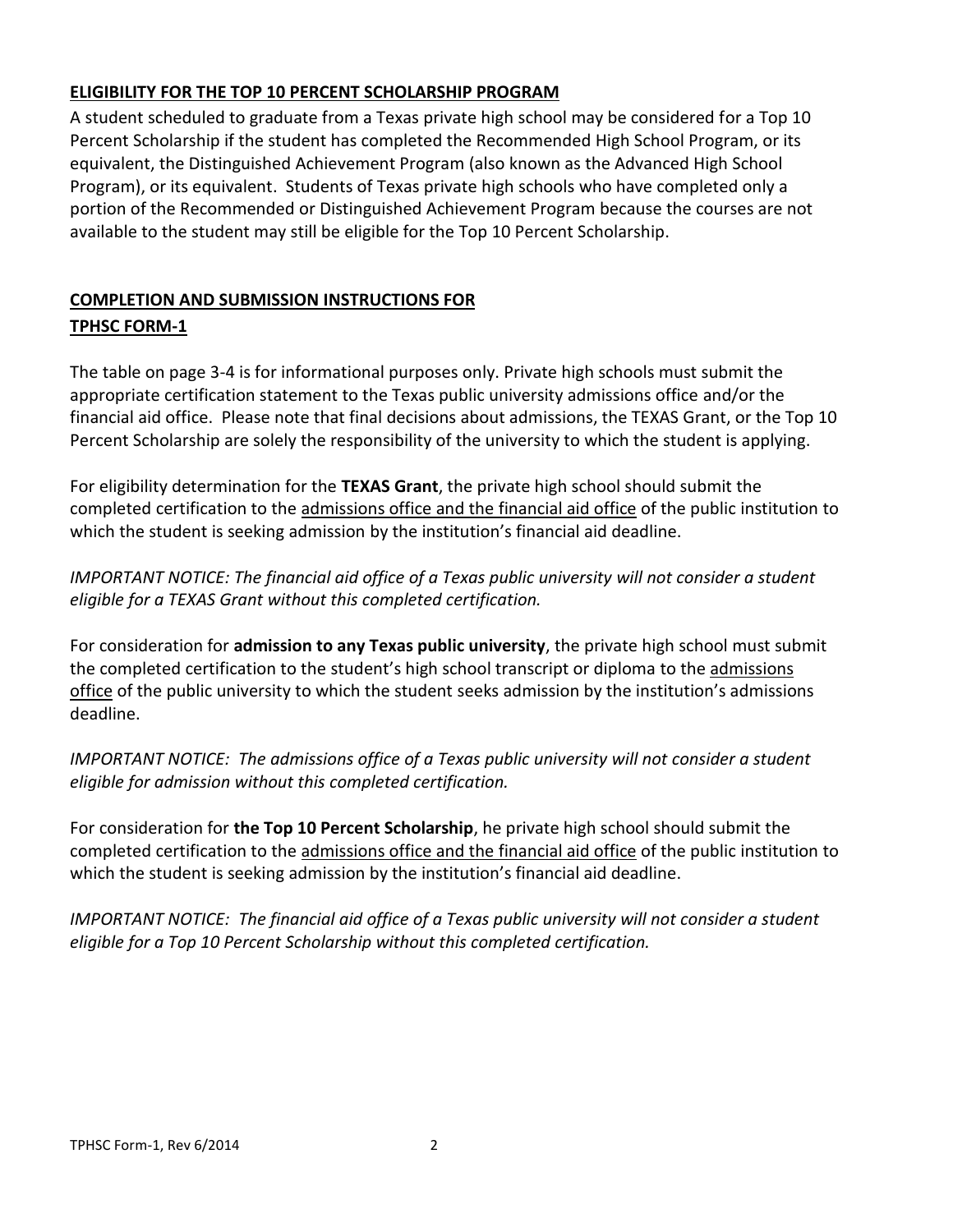# Minimum High School Program

| <b>Program of Study</b> | <b>Courses</b>                                                                                                    |
|-------------------------|-------------------------------------------------------------------------------------------------------------------|
| English, Lang.          | Three credits must consist of English I, II, and III.                                                             |
| Arts 4 credits          |                                                                                                                   |
|                         | English I and II for Speakers of Other Languages (SOL) may be substituted for English I and II only for immigrant |
|                         | students who are at the beginning or intermediate level of English language proficiency.                          |
|                         |                                                                                                                   |
|                         | The final credit may be selected from the following courses: English IV, Research/Technical Writing;              |
|                         | Creative/Imaginative Writing; Practical Writing Skills; Literary Genres; Business English; Journalism; Advanced   |
|                         | Placement (AP) English Language and Composition; and AP English Literature and Composition.                       |
|                         | Two credits must consist of Algebra I, & Geometry.                                                                |
|                         |                                                                                                                   |
|                         | The final credit may be selected from the following courses: Algebra II; Precalculus; Mathematical Models with    |
|                         | Applications; Independent Study in Mathematics; AP Statistics; AP Calculus AB; AP Calculus BC; AP Computer        |
| <b>Mathematics</b>      | Science; International Baccalaureate (IB) Mathematical Studies Standard Level; IB Mathematics Standard Level;     |
| 3 credits               | IB Mathematics Higher Level; Mathematical Applications in Agriculture, Food, and Natural resources;               |
|                         | Engineering Mathematics; Statistics and Risk Management; and Robotics Programming and Design.                     |
|                         |                                                                                                                   |
|                         |                                                                                                                   |
|                         | The courses must consist of Biology and Integrated Physics and Chemistry (IPC).                                   |
|                         |                                                                                                                   |
|                         | A student may substitute Chemistry or Physics for IPC and then must use the second of these two courses as an     |
| <b>Science</b>          | academic elective.                                                                                                |
| 2 credits               |                                                                                                                   |
|                         |                                                                                                                   |
|                         |                                                                                                                   |
|                         | One and one-half credits must consist of United States History Studies Since Reconstruction (one credit) and      |
| <b>Social Studies</b>   | United States Government (one-half credit).                                                                       |
| 21/2 credits            | The final credit may be selected from the following courses: World History Studies; World Geography Studies.      |
| <b>Economics</b>        | The credit must consist of Economics with Emphasis on the Free Enterprise System and its Benefits.                |
| 1/2 credit              |                                                                                                                   |
|                         | The credit must be selected from World History Studies, World Geography Studies ore any science course            |
| Academic                | approved by the State Board of Education (SBOE) for science credit.                                               |
| <b>Electives</b>        |                                                                                                                   |
| 1 credit                | If the student elects to replace IPC with either Chemistry or Physics, the academic elective must be the other of |
|                         | these two science courses.                                                                                        |
|                         | The required credit may be from any combination of the following one-half to one credit courses: Foundations      |
|                         | of Personal Fitness; Adventure/Outdoor Education; Aerobic Activities; and Team or Individual Sports               |
|                         |                                                                                                                   |
| Physical                | The following may be substituted for the four physical education courses available: drill team; marching band;    |
| <b>Education</b>        | cheerleading; JROTC; athletics; approved private or commercially sponsored physical activity program; and         |
| 1 credit                | Olympic-level participation and/or competition.                                                                   |
|                         |                                                                                                                   |
|                         | No more than one total credit may be awarded for drill team, marching band, or cheerleading.                      |
| Speech                  | The credit may be selected from the following courses: Communication Applications; and Professional               |
| 1/2 credit              | Communications.                                                                                                   |
| <b>Fine Arts</b>        | The credit may be selected from the following courses: Art I-IV; Dance I- IV; Music I-IV; Theatre I- IV; and      |
| 1 credit                | Principles or Elements of Floral Design.                                                                          |
|                         | Courses may be selected from the list approved by SBOE for grades 9-12 (relating to Essential Knowledge and       |
| <b>Elective Courses</b> | Skills); state approved innovative courses; JROTC (one to four credits); or Driver Education (one-half credit)    |
| 6 % credits             |                                                                                                                   |
| <b>Total 22 credits</b> |                                                                                                                   |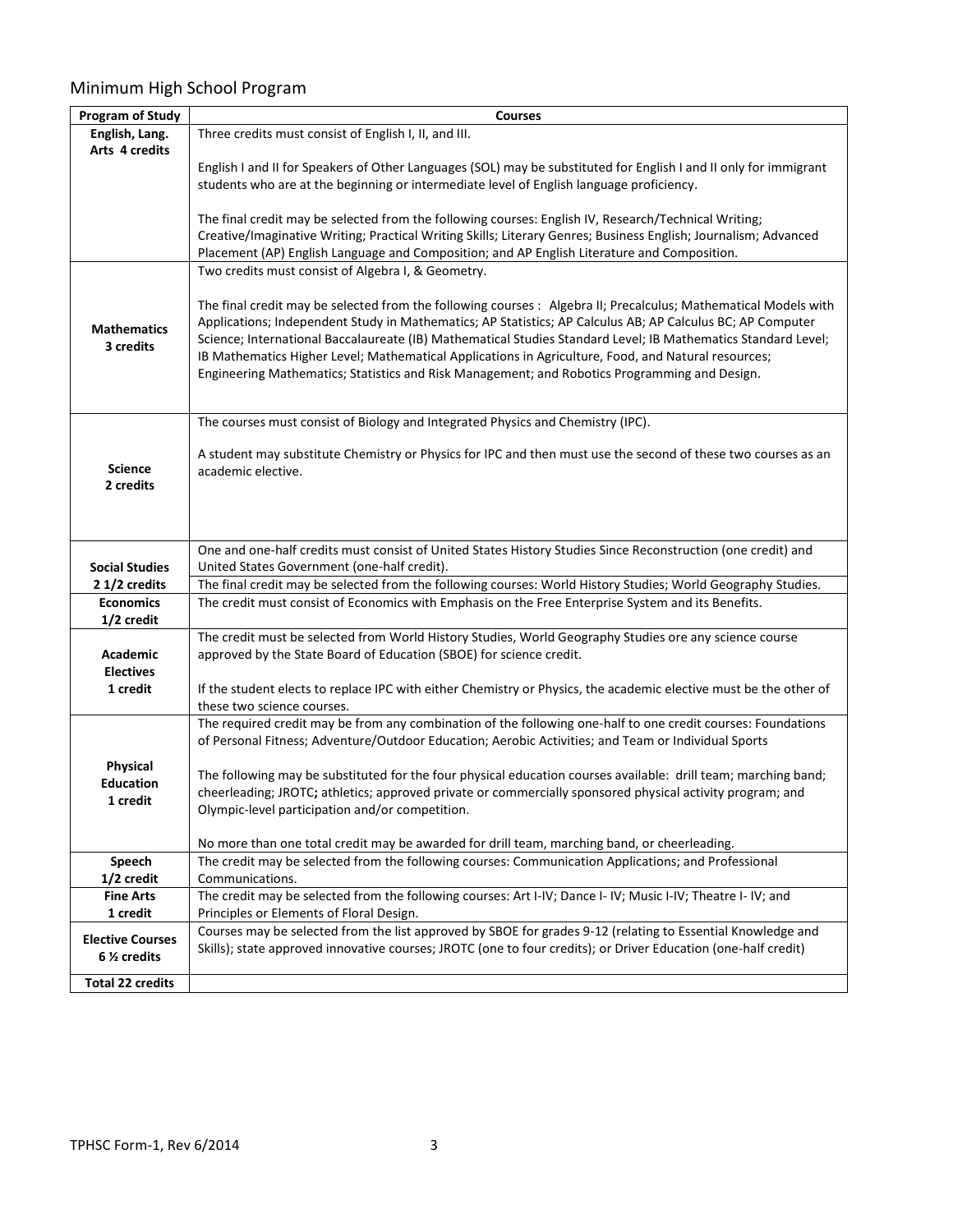## Recommended or Distinguished Achievement High School Program

| <b>Program of Study</b>                | <b>Courses</b>                                                                                                     |
|----------------------------------------|--------------------------------------------------------------------------------------------------------------------|
| English, Lang.                         | English I, II, III, and IV                                                                                         |
| Arts, & Reading                        | English I and II for Speakers of Other Languages (SOL) may be substituted for English I and II only for immigrant  |
| 4 credits                              | students with limited English proficiency                                                                          |
|                                        | Required: Algebra I, II, & Geometry.                                                                               |
|                                        | The 4th credit may be selected from the following :                                                                |
|                                        |                                                                                                                    |
|                                        | Mathematical Models with Applications or Mathematical Applications in Agriculture, Food, and Natural Resources     |
| <b>Mathematics</b>                     | (must be successfully completed prior to Algebra II); or                                                           |
| 4 credits                              | Precalculus, Independent Study in Mathematics, Advanced Placement (AP) Statistics, AP Calculus AB, AP Calculus     |
|                                        | BC, AP Computer Science, International Baccalaureate (IB) Mathematical Studies Standard Level, IB Mathematics      |
|                                        | Standard Level, IB Mathematics Higher Level, IB Further Mathematics Standard Level, Engineering Mathematics,       |
|                                        | Statistics and Risk Management, concurrent enrollment in college courses (only after successful completion of      |
|                                        | Algebra I, Geometry, and Algebra II).                                                                              |
|                                        | One course must be Biology, AP Biology, or IB Biology                                                              |
|                                        | One course must be Chemistry, AP Chemistry, or IB Chemistry                                                        |
|                                        | One course must be Physics, Principles of Technology, AP Physics, or IB Physics                                    |
|                                        | The fourth year of science may be Integrated Physics and Chemistry (IPC) and must be successfully completed        |
|                                        | prior to chemistry and physics (only for RHSP); or                                                                 |
| <b>Science</b>                         | selected from the laboratory-based courses including: Aquatic Science, Astronomy, Earth and Space Science,         |
| 4 credits                              | Environmental Systems, AP Biology, AP Chemistry, AP Physics B, AP Physics C, AP Environmental Science, IB          |
|                                        | Biology, IB Chemistry, IB Physics, IB Environmental Systems, Scientific Research and Design, concurrent            |
|                                        | enrollment in college courses; or                                                                                  |
|                                        |                                                                                                                    |
|                                        | Anatomy and Physiology, Engineering Design and Problem Solving, Medical Microbiology, Pathophysiology,             |
|                                        | Advanced Animal Science, Advanced Biotechnology, Advanced Plant and Soil Science, Food Science, Forensic           |
|                                        | Science (only after successful completion of Biology and Chemistry and either after or concurrently with Physics). |
|                                        | World History Studies (one credit)                                                                                 |
| <b>Social Studies</b><br>3 1/2 credits | World Geography Studies (one credit)                                                                               |
|                                        | U.S. History Studies Since Reconstruction (one credit)<br>U.S. Government (one-half credit)                        |
| Econ. 1/2 credit                       | Economics with emphasis on the free enterprise system and its benefits                                             |
| Lang. Other Than                       |                                                                                                                    |
| <b>English 2 credits</b>               | credits must consist of any two levels in the same language                                                        |
| <b>Physical</b>                        | Foundations of Personal Fitness, Adventure/Outdoor Education, Aerobic Activities, or Team or Individual Sports     |
| <b>Education</b>                       | The following may be substituted for the 4 physical education courses available: drill team, marching band,        |
| 1 credit                               | cheerleading, JROTC, athletics, approved private programs. No more than one total credit may be awarded for        |
|                                        | drill team, marching band, or cheerleading.                                                                        |
| Speech 1/2 credit                      | The credit must consist of Communication Applications or Professional Communications.                              |
| <b>Fine Arts 1 credit</b>              | Art I-IV, Dance I- IV, Music I-IV, Theatre I- IV, Principles or Elements of Floral Design                          |
|                                        | The credits may be selected from the list of courses specified in §74.61(j) of this title (relating to High School |
| <b>Electives</b>                       | Graduation Requirements). All students who wish to complete the Recommended High School Program are                |
| 5 % credits                            | encouraged to study each of the four foundation curriculum areas (English language arts, mathematics, science,     |
|                                        | and social studies) every year in high school.                                                                     |
| <b>Total 26 credits</b>                |                                                                                                                    |

#### **Important notes:**

 Course requirements were amended on August 23, 2010. Please check TEA's link for possible future changes[:](http://ritter.tea.state.tx.us/rules/tac/chapter074/ch074f.html)  **[http://ritter.tea.state.tx.us/rules/tac/chapter074/ch074g.html#74.73](http://ritter.tea.state.tx.us/rules/tac/chapter074/ch074f.html)** 

- Courses marked as "AP" are Advanced Placement courses; those marked "IB" are International Baccalaureate courses.
- A student may not combine a half credit of Algebra II with a half credit from another mathematics course to satisfy the final mathematics credit requirement.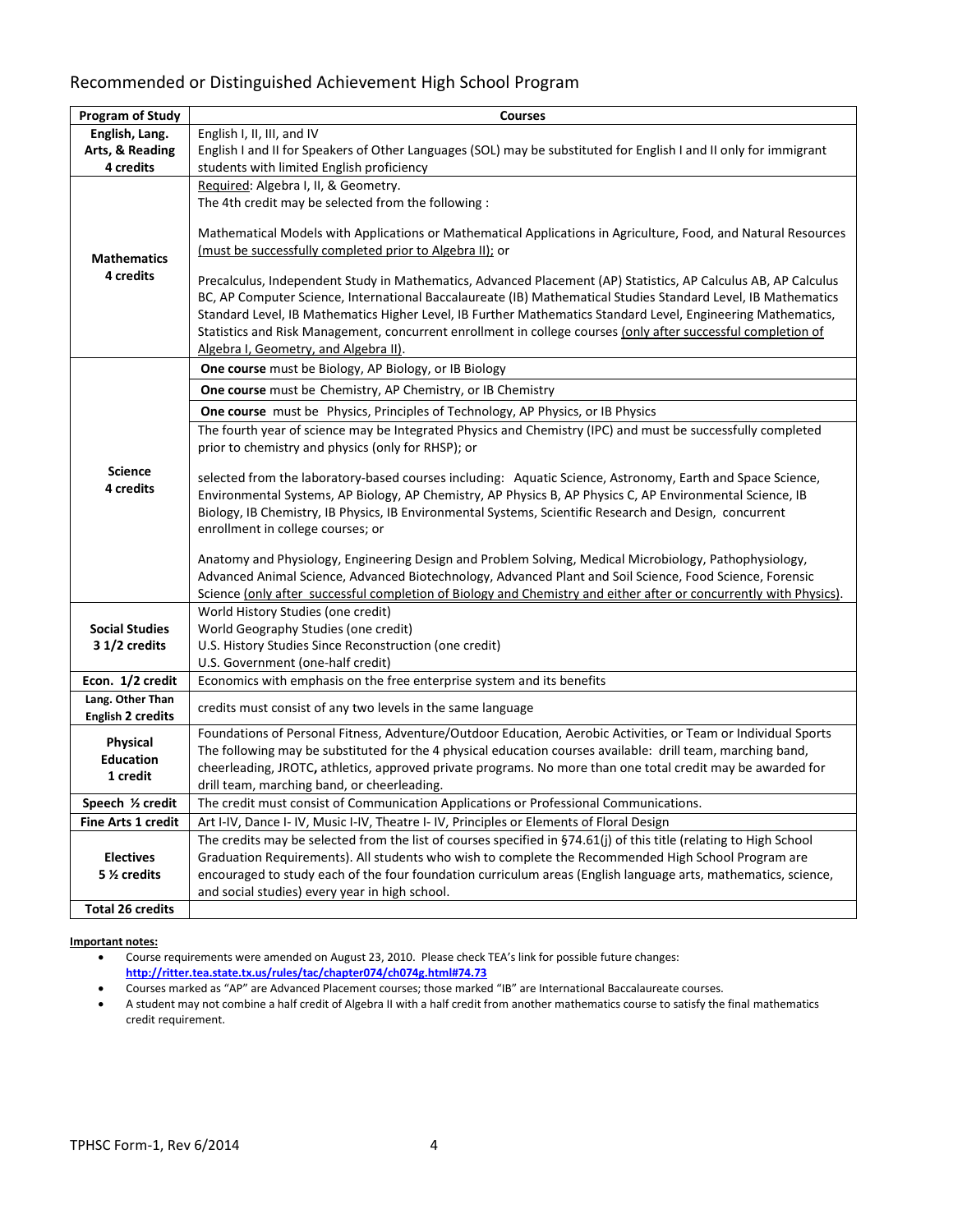### **Certification for Regular Admissions to a Texas Public University**

I hereby certify one of the following statements for the student named above:

(1) The courses taken by the student are equivalent in content and rigor to courses in the minimum high school program outlined in 19 Texas Administrative Code §§74.62.

(2) The student completed only a portion of the minimum high school program and those courses are equivalent in content and rigor to the courses for this graduation plan. The student only completed a portion of the minimum high school program solely because courses necessary to complete the remainder of the program were unavailable to the student at the appropriate times in the student's high school career as a result of one or more of the following:

\_\_\_\_\_\_\_\_\_\_\_\_\_\_\_\_\_\_\_\_\_\_\_\_\_\_\_\_\_\_\_\_\_\_\_\_\_\_\_\_\_\_\_\_\_\_\_\_\_\_\_\_\_\_\_\_\_\_\_\_\_\_\_\_\_\_\_\_\_\_\_ \_\_\_\_\_\_\_\_\_\_\_\_\_\_\_\_\_\_\_\_\_\_\_\_\_\_\_\_\_\_\_\_\_\_\_\_\_\_\_\_\_\_\_\_\_\_\_\_\_\_\_\_\_\_\_\_\_\_\_\_\_\_\_\_\_\_\_\_\_\_\_ \_\_\_\_\_\_\_\_\_\_\_\_\_\_\_\_\_\_\_\_\_\_\_\_\_\_\_\_\_\_\_\_\_\_\_\_\_\_\_\_\_\_\_\_\_\_\_\_\_\_\_\_\_\_\_\_\_\_\_\_\_\_\_\_\_\_\_\_\_\_\_.

Course scheduling;

Lack of enrollment capacity; or

Another cause not within the student's control as specified below:

### **Certification for Top 10 Percent Automatic Admissions to a Texas Public University**

I hereby certify one of the following statements for the student named above:

(1) The courses taken by the student are equivalent in content and rigor to courses in the Recommended High School Program (RHSP) or Distinguished Achievement Program (DAP) outlined in Texas Education Code, §28.025, and 19 Texas Administrative Code §§74.63 and 74.64.

(2) The student completed only a portion of the RHSP or DAP and those courses are equivalent in content and rigor to the courses indicated in the table above. The student only completed a portion of the RHSP or DAP solely because courses necessary to complete the remainder of the program were unavailable to the student at the appropriate times in the student's high school career as a result of one or more of the following:

Course scheduling;

Lack of enrollment capacity; or

Another cause not within the student's control as specified below:

\_\_\_\_\_\_\_\_\_\_\_\_\_\_\_\_\_\_\_\_\_\_\_\_\_\_\_\_\_\_\_\_\_\_\_\_\_\_\_\_\_\_\_\_\_\_\_\_\_\_\_\_\_\_\_\_\_\_\_\_\_\_\_\_\_\_\_\_\_\_\_. (3) The student satisfies the ACT College Readiness Benchmarks on the ACT assessment (4) The student earned a score of at least a 1500 out of 2400 on the SAT assessment

\_\_\_\_\_\_\_\_\_\_\_\_\_\_\_\_\_\_\_\_\_\_\_\_\_\_\_\_\_\_\_\_\_\_\_\_\_\_\_\_\_\_\_\_\_\_\_\_\_\_\_\_\_\_\_\_\_\_\_\_\_\_\_\_\_\_\_\_\_\_\_ \_\_\_\_\_\_\_\_\_\_\_\_\_\_\_\_\_\_\_\_\_\_\_\_\_\_\_\_\_\_\_\_\_\_\_\_\_\_\_\_\_\_\_\_\_\_\_\_\_\_\_\_\_\_\_\_\_\_\_\_\_\_\_\_\_\_\_\_\_\_\_ \_\_\_\_\_\_\_\_\_\_\_\_\_\_\_\_\_\_\_\_\_\_\_\_\_\_\_\_\_\_\_\_\_\_\_\_\_\_\_\_\_\_\_\_\_\_\_\_\_\_\_\_\_\_\_\_\_\_\_\_\_\_\_\_\_\_\_\_\_\_\_

TPHSC Form-1, Rev 6/2014 5 \_\_\_\_\_\_\_\_\_\_\_\_\_\_\_\_\_\_\_\_\_\_\_\_\_\_\_\_\_\_\_\_\_\_\_\_\_\_\_\_\_\_\_\_\_\_\_\_\_\_\_\_ Date\_\_\_\_\_\_\_\_\_\_\_\_\_\_\_\_\_\_\_\_\_\_\_\_\_\_\_ Signature of Certifying Official \_\_\_\_\_\_\_\_\_\_\_\_\_\_\_\_\_\_\_\_\_\_\_\_\_\_\_\_\_\_\_\_\_\_\_\_\_\_\_\_\_\_ \_\_\_\_\_\_\_\_\_\_\_\_\_\_\_\_\_\_\_\_\_\_\_\_\_\_\_\_\_\_\_\_\_\_\_\_\_\_\_\_ Printed Name Title \_\_\_\_\_\_\_\_\_\_\_\_\_\_\_\_\_\_\_\_\_\_\_\_\_\_\_\_\_\_\_\_\_\_\_\_\_\_\_\_\_\_\_\_\_\_\_\_\_\_\_\_\_\_\_\_\_\_ \_\_\_\_\_\_\_\_\_\_\_\_\_\_\_\_\_\_\_\_\_\_\_\_\_ Institution TEPSAC ID Number Telephone Number Email Address \_\_\_\_\_\_\_\_\_\_\_\_\_\_\_\_\_\_\_\_\_\_\_\_\_\_\_\_\_\_\_\_\_\_\_\_\_\_\_\_\_\_\_\_\_\_\_\_\_\_\_\_\_\_\_\_\_\_\_\_\_\_\_\_\_\_\_\_\_\_\_\_\_\_